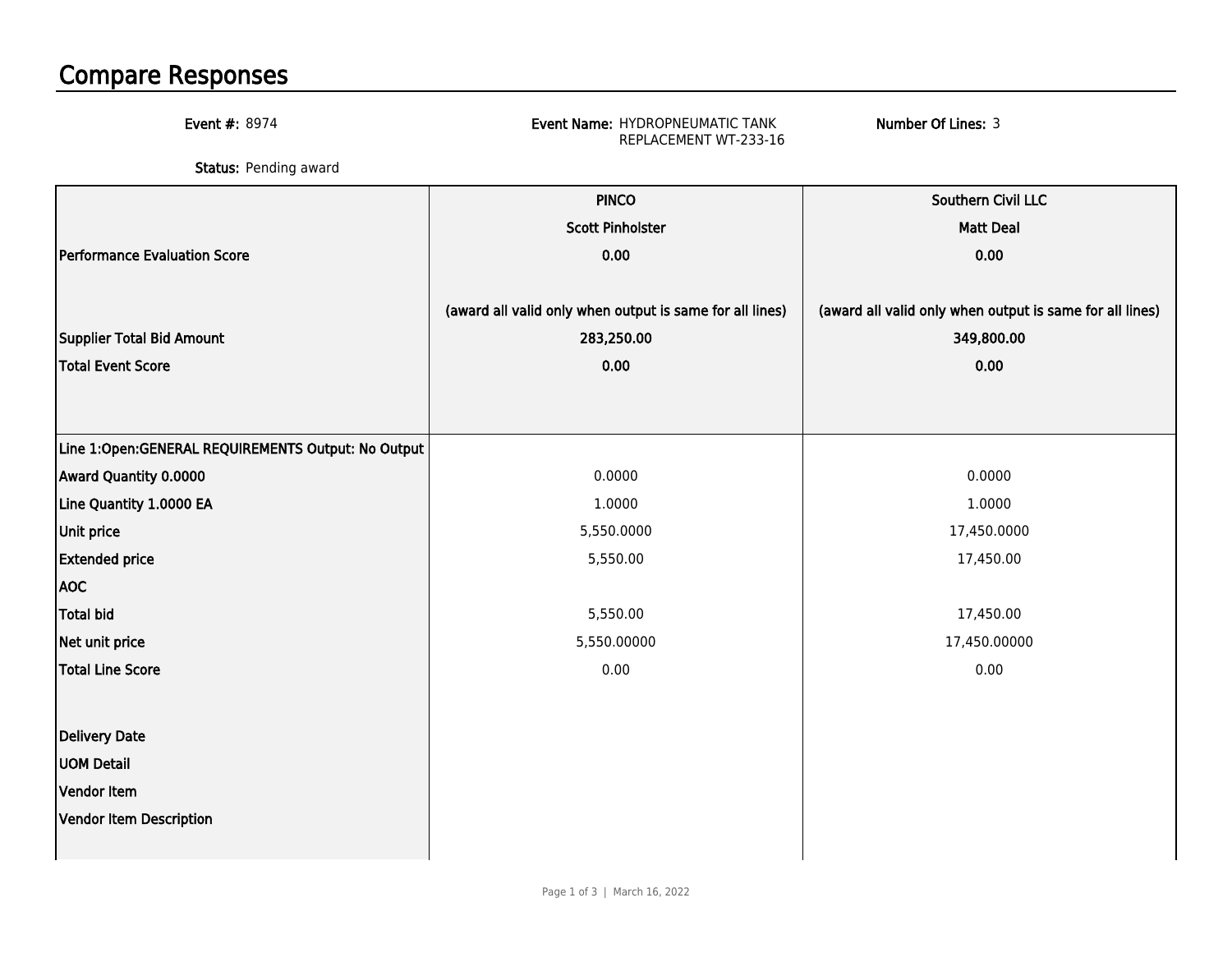## Compare Responses continued...

| Line 2:Open:150000 GALLON TANK Output: No Output |               |               |
|--------------------------------------------------|---------------|---------------|
| Award Quantity 0.0000                            | 0.0000        | 0.0000        |
| Line Quantity 1.0000 EA                          | 1.0000        | 1.0000        |
| Unit price                                       | 162,950.0000  | 188,000.0000  |
| <b>Extended price</b>                            | 162,950.00    | 188,000.00    |
| <b>AOC</b>                                       |               |               |
| <b>Total bid</b>                                 | 162,950.00    | 188,000.00    |
| Net unit price                                   | 162,950.00000 | 188,000.00000 |
| <b>Total Line Score</b>                          | 0.00          | 0.00          |
|                                                  |               |               |
| <b>Delivery Date</b>                             |               |               |
| <b>UOM Detail</b>                                |               |               |
| Vendor Item                                      |               |               |
| <b>Vendor Item Description</b>                   |               |               |
|                                                  |               |               |
|                                                  |               |               |
| Line 3:Open:10000 GALLON TANK Output: No Output  |               |               |
| Award Quantity 0.0000                            | 0.0000        | 0.0000        |
| Line Quantity 1.0000 EA                          | 1.0000        | 1.0000        |
| Unit price                                       | 114,750.0000  | 144,350.0000  |
| <b>Extended price</b>                            | 114,750.00    | 144,350.00    |
| <b>AOC</b>                                       |               |               |
| <b>Total bid</b>                                 | 114,750.00    | 144,350.00    |
| Net unit price                                   | 114,750.00000 | 144,350.00000 |
| <b>Total Line Score</b>                          | 0.00          | 0.00          |
|                                                  |               |               |